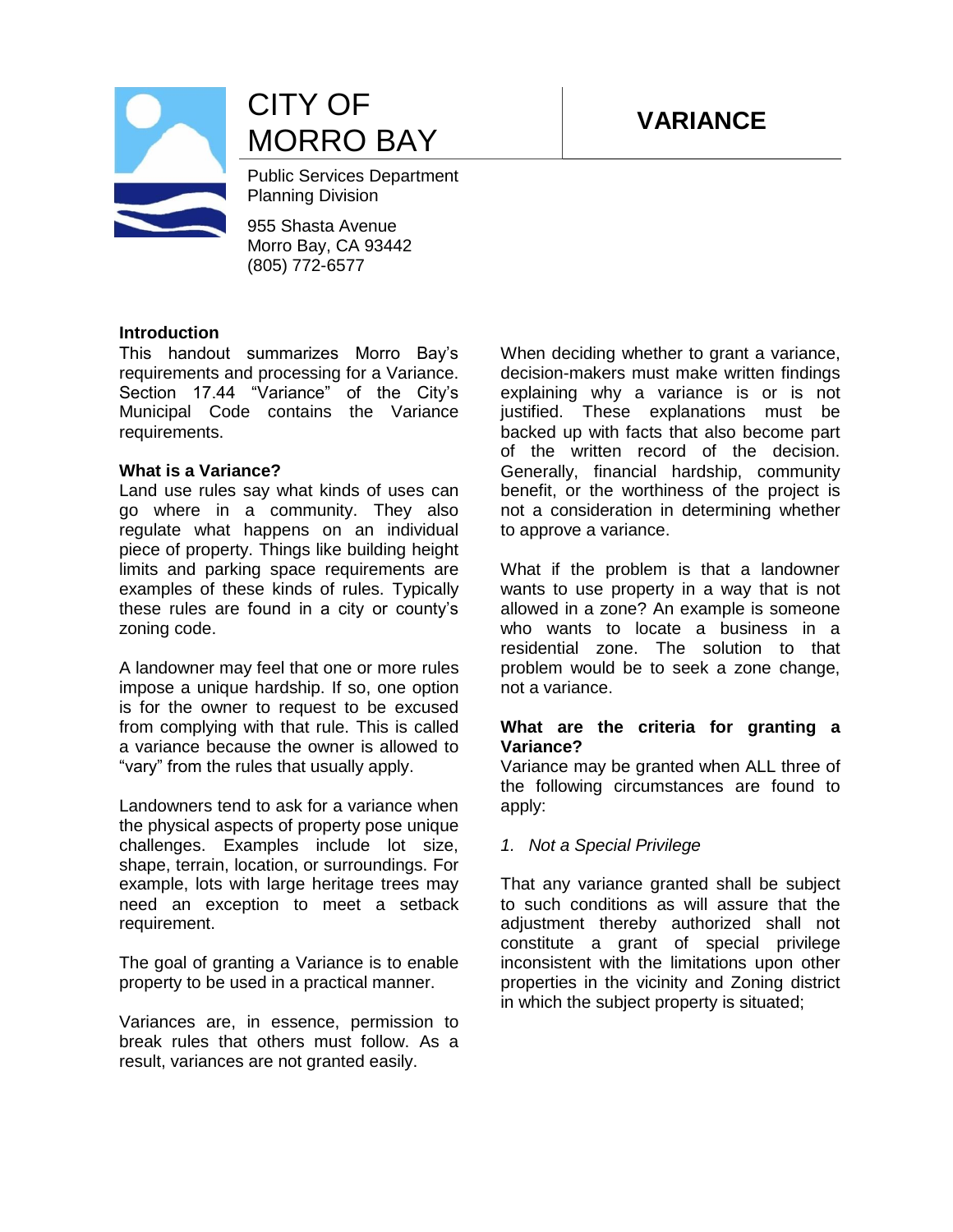Variance Information Page 2

### 2. *Special Circumstances with Property*

That because of special circumstances applicable to subject property, including size, shape, topography, location or surroundings, the strict application of this title is found to deprive subject property of privileges enjoyed by other properties in the vicinity and under identical zone classification; and

### 3. *Consistent With General Plan and LCP*

That the variance is found consistent with the intent of the General Plan and land use plan of the local coastal program. (Ord. 263 § 1 (part), 1984).

### **Minor Variances**

The Public Services Director may act on the following subjects:

- 1. Setbacks: setbacks of eaves and decks not to exceed a ten percent reduction;
- 2. On-site parking: on-site parking design; provided, however, that the proposed reduction does not exceed standard required;
- 3. Other extension and projection standards: standards for other architectural extensions and other exterior projections as contained i[n](http://library.municode.com/HTML/16505/level2/TIT17ZO_CH17.48GERECOEX.html#TIT17ZO_CH17.48GERECOEX) [Chapter 17.48](http://library.municode.com/HTML/16505/level2/TIT17ZO_CH17.48GERECOEX.html#TIT17ZO_CH17.48GERECOEX) not to exceed a ten percent deviation;
- 4. Standards for fences: standards for the location, height and design of fences as contained in [Chapter 17.48](http://library.municode.com/HTML/16505/level2/TIT17ZO_CH17.48GERECOEX.html#TIT17ZO_CH17.48GERECOEX) not to exceed a ten percent deviation; and
- 5. Building separations: building separations not to exceed a ten percent reduction and in accordance with building code standards.

### **For More Information**

Phone: Planning Division (805) 772-6577 Walk-In: Public Services Department 955 Shasta Avenue Planning Counter Hours: M, T, Th, F from 1-5 PM

Website:

www.morro-bay.ca.us/planning

The City's Zoning Ordinance is available for review on our website at [www.morro](http://www.morro-bay.ca.us/municipalcode)[bay.ca.us/municipalcode](http://www.morro-bay.ca.us/municipalcode) and at the Public Services Department.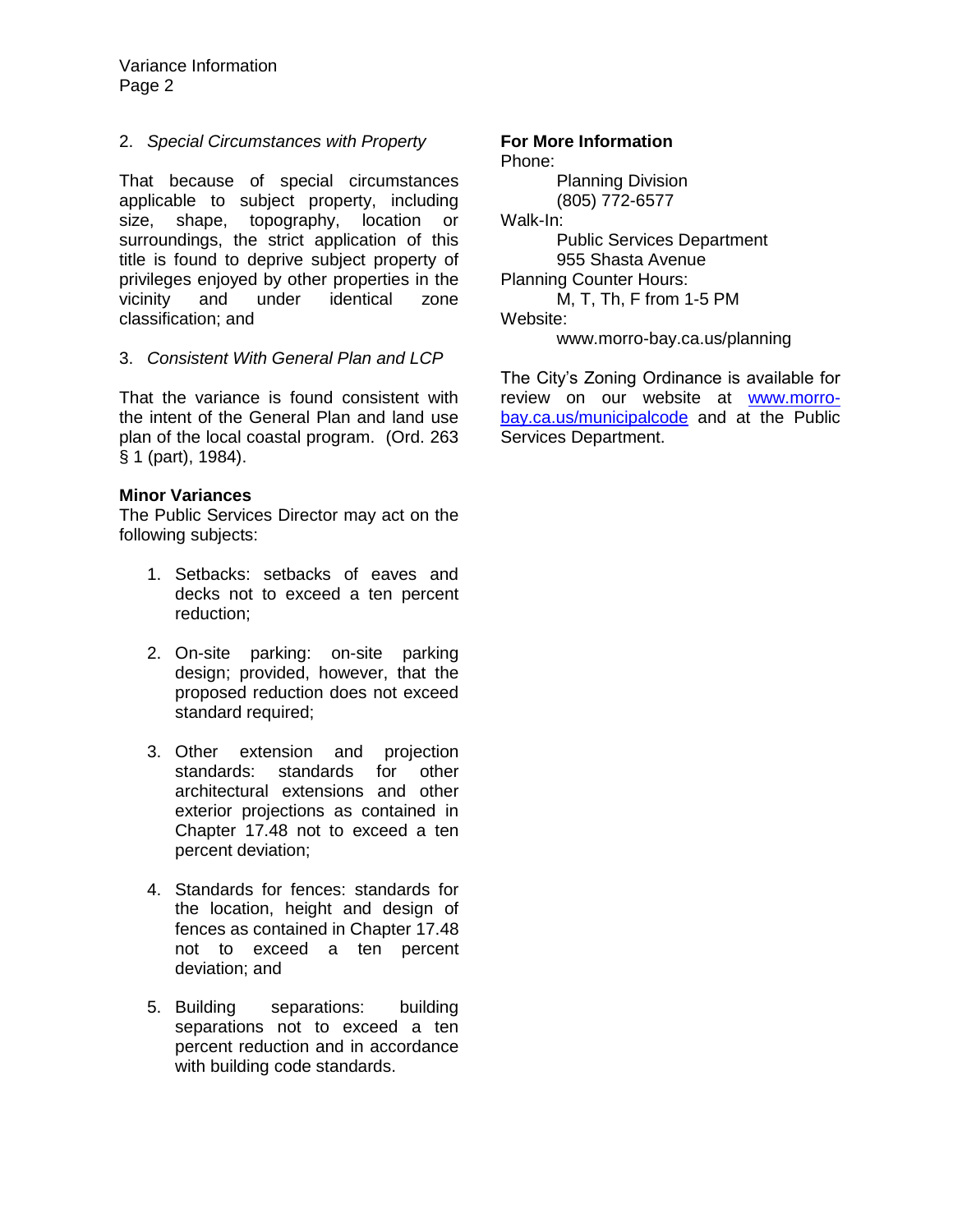

## **VARIANCE APPLICATION**

| <b>For Department Use Only:</b> |  |  |
|---------------------------------|--|--|
|                                 |  |  |

Case No.: *Variance Type: VAR Minor VAR Fees Paid:* 

| Project Address:          |                 |                 |  |  |  |  |
|---------------------------|-----------------|-----------------|--|--|--|--|
| <b>Existing Use:</b>      |                 |                 |  |  |  |  |
| Block:<br>Lot:            | Tract:          | APN:            |  |  |  |  |
| Applicant:                | Day Phone:      |                 |  |  |  |  |
| <b>Applicant Address:</b> |                 |                 |  |  |  |  |
| City:                     |                 | State/Zip Code: |  |  |  |  |
| Agent (if any):           |                 | Day Phone:      |  |  |  |  |
| Agent Address:            |                 |                 |  |  |  |  |
| City:                     | State/Zip Code: |                 |  |  |  |  |
| Property Owner:           | Day Phone:      |                 |  |  |  |  |
| Owner Address:            |                 |                 |  |  |  |  |
| City:                     |                 | State/Zip Code: |  |  |  |  |

Acceptance of this application does not imply approval/authorization of this request. I realize that this application may be denied or that conditions may be attached to this request to assue compliance with applicable Municipal Code requirements.

| <b>Applicant Signature:</b>      | Date: |
|----------------------------------|-------|
| <b>Property Owner Signature:</b> | Date: |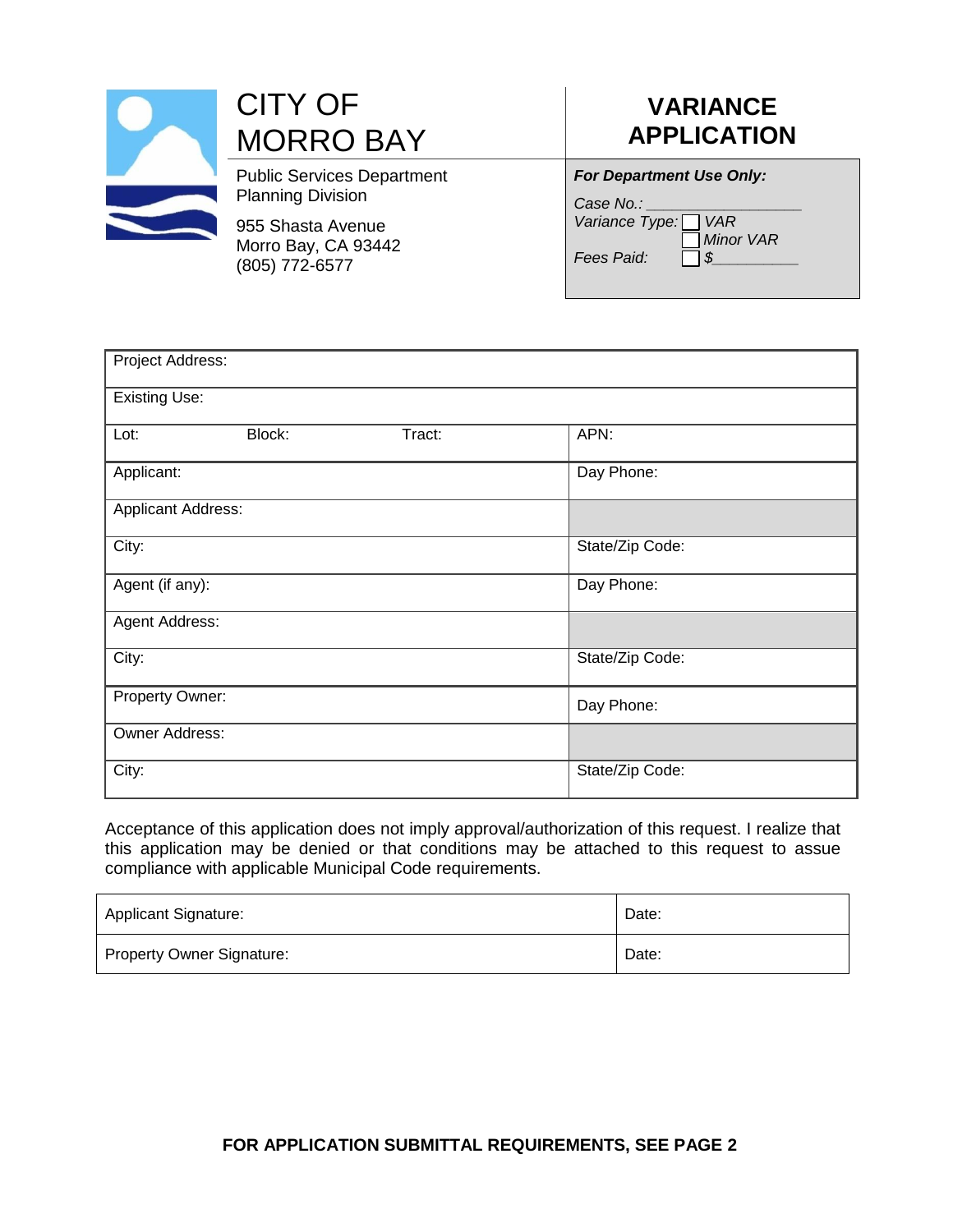## **SUBMITTAL REQUIREMENTS**

### **Applicant must provide the information indicated below.**

- 1. Variance Application Supplement (See Page 3), including complete project description and justification.
- 2. Plans: Six full-size sets and one reduced set (11" x 17") which include the following:
	- a. Site Plan showing:
		- i. Topography
		- ii. Drainage
		- iii. Location and use of structures on adjoining properties
	- b. Elevations that are dimensioned and indicate the height of all structures from the natural and finished grade
	- c. Floor Plans which are dimensioned
- 3. Application and all submittal requirements shall be submitted electroncially (as a PDF on CD or flash drive) as well as in paper form.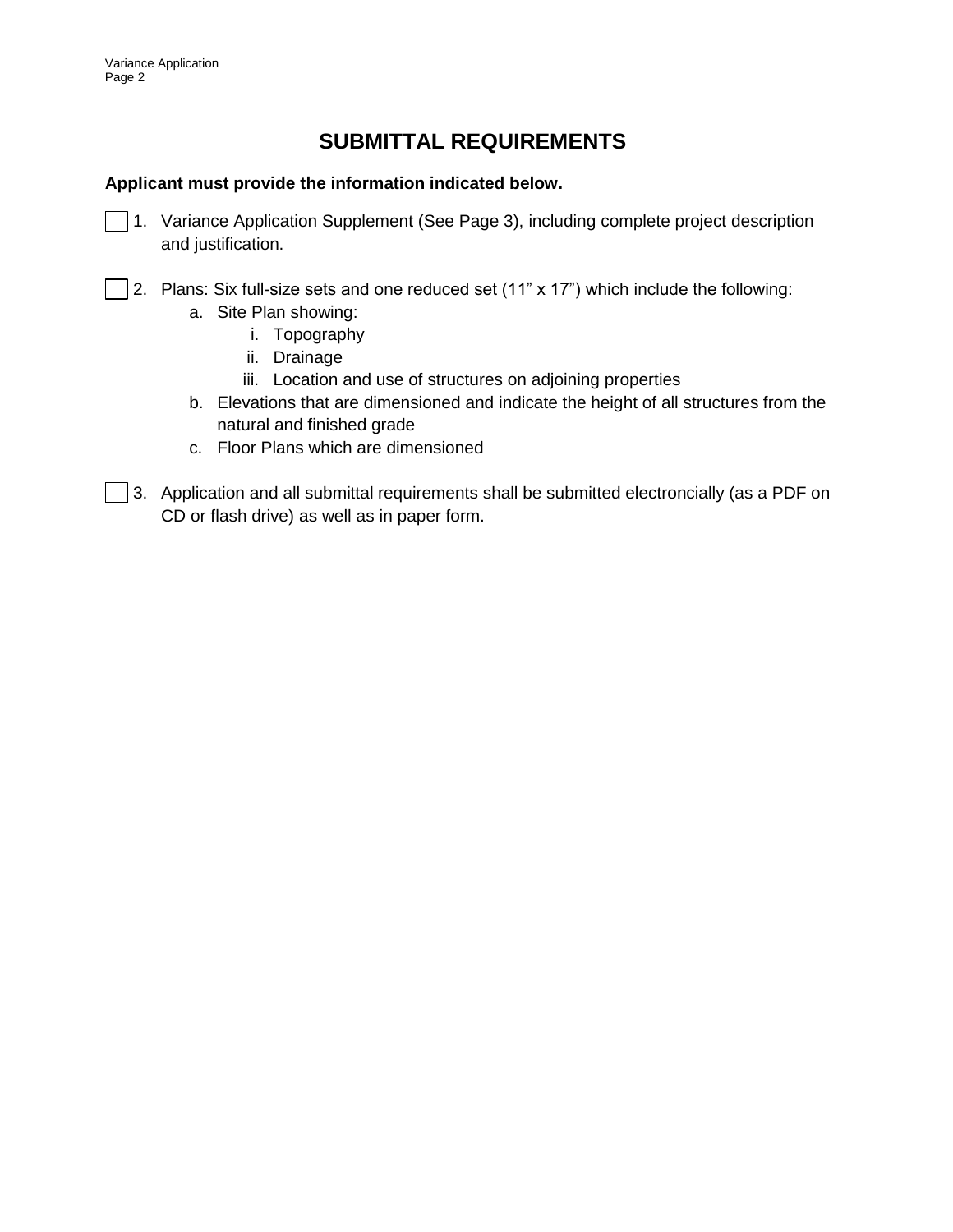# **Variance Application Supplement**

**Attach this supplement to the Variance Application form. Please type or print clearly. Attach additional sheets as necessary.** 

### **JUSTIFICATION FOR A VARIANCE**

The Variance allows an applicant to obtain relief from a development standard or zoning requirement that should not be applied to the proposed project because of some unusual circumstance relating to the physical characteristics of the project site. California State Law (Government Code Section 65906) provides granting a Variance from the strict terms of a zoning ordinance only when special circumstances applicable to the property including: size, shape, topography, location, and surroundings deprives the property of privileges enjoyed by others' properties in the surrounding vicinity. The law also requires that the granting of any Variance shall not constitute a special privilege inconsistent with the zoning limitation on other properties in the vicinity and in the same zone district. The Government Code prohibits granting a Variance to authorize a land use or activity not normally allowed by the zoning that covers the property.

The City's zoning ordinance (Section 17.60.060) allows the granting of a Variance only when three findings (based on the state law) can be made. This form helps the applicant explain how the requested Variance will satisfy the required findings.

\_\_\_\_\_\_\_\_\_\_\_\_\_\_\_\_\_\_\_\_\_\_\_\_\_\_\_\_\_\_\_\_\_\_\_\_\_\_\_\_\_\_\_\_\_\_\_\_\_\_\_\_\_\_\_\_\_\_\_\_\_\_\_\_\_\_\_\_\_\_

\_\_\_\_\_\_\_\_\_\_\_\_\_\_\_\_\_\_\_\_\_\_\_\_\_\_\_\_\_\_\_\_\_\_\_\_\_\_\_\_\_\_\_\_\_\_\_\_\_\_\_\_\_\_\_\_\_\_\_\_\_\_\_\_\_\_\_\_\_\_

\_\_\_\_\_\_\_\_\_\_\_\_\_\_\_\_\_\_\_\_\_\_\_\_\_\_\_\_\_\_\_\_\_\_\_\_\_\_\_\_\_\_\_\_\_\_\_\_\_\_\_\_\_\_\_\_\_\_\_\_\_\_\_\_\_\_\_\_\_\_

\_\_\_\_\_\_\_\_\_\_\_\_\_\_\_\_\_\_\_\_\_\_\_\_\_\_\_\_\_\_\_\_\_\_\_\_\_\_\_\_\_\_\_\_\_\_\_\_\_\_\_\_\_\_\_\_\_\_\_\_\_\_\_\_\_\_\_\_\_\_

\_\_\_\_\_\_\_\_\_\_\_\_\_\_\_\_\_\_\_\_\_\_\_\_\_\_\_\_\_\_\_\_\_\_\_\_\_\_\_\_\_\_\_\_\_\_\_\_\_\_\_\_\_\_\_\_\_\_\_\_\_\_\_\_\_\_\_\_\_\_

\_\_\_\_\_\_\_\_\_\_\_\_\_\_\_\_\_\_\_\_\_\_\_\_\_\_\_\_\_\_\_\_\_\_\_\_\_\_\_\_\_\_\_\_\_\_\_\_\_\_\_\_\_\_\_\_\_\_\_\_\_\_\_\_\_\_\_\_\_

## **1. PROJECT DESCRIPTION**

Provide a complete narrative describing requested variance.

## **2. EXPLANATION OF FINDINGS**

Explain why the requested Variance does not constitute a granting of special privileges inconsistent with the limitation upon other properties in the vicinity also in the same zone district as the subject property.

\_\_\_\_\_\_\_\_\_\_\_\_\_\_\_\_\_\_\_\_\_\_\_\_\_\_\_\_\_\_\_\_\_\_\_\_\_\_\_\_\_\_\_\_\_\_\_\_\_\_\_\_\_\_\_\_\_\_\_\_\_\_\_\_\_\_\_\_\_\_

\_\_\_\_\_\_\_\_\_\_\_\_\_\_\_\_\_\_\_\_\_\_\_\_\_\_\_\_\_\_\_\_\_\_\_\_\_\_\_\_\_\_\_\_\_\_\_\_\_\_\_\_\_\_\_\_\_\_\_\_\_\_\_\_\_\_\_\_\_\_

\_\_\_\_\_\_\_\_\_\_\_\_\_\_\_\_\_\_\_\_\_\_\_\_\_\_\_\_\_\_\_\_\_\_\_\_\_\_\_\_\_\_\_\_\_\_\_\_\_\_\_\_\_\_\_\_\_\_\_\_\_\_\_\_\_\_\_\_\_\_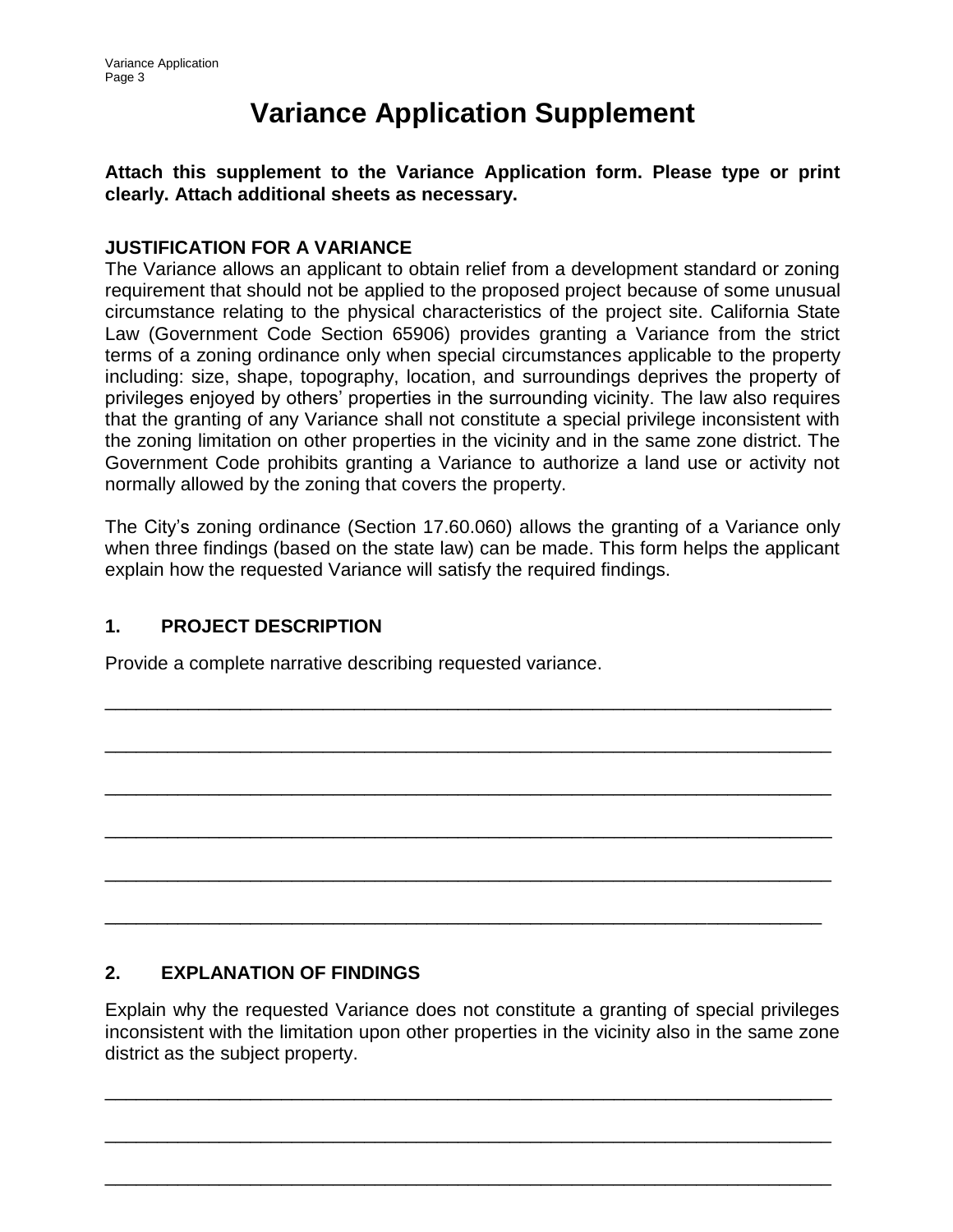Describe the special circumstances applicable to the property including the size, shape, topography, location or surroundings that would result in the strict application of the zoning ordinance provisions that deprives the property of privileges enjoyed by other properties in the same vicinity and land use category.

\_\_\_\_\_\_\_\_\_\_\_\_\_\_\_\_\_\_\_\_\_\_\_\_\_\_\_\_\_\_\_\_\_\_\_\_\_\_\_\_\_\_\_\_\_\_\_\_\_\_\_\_\_\_\_\_\_\_\_\_\_\_\_\_\_\_\_\_\_\_

\_\_\_\_\_\_\_\_\_\_\_\_\_\_\_\_\_\_\_\_\_\_\_\_\_\_\_\_\_\_\_\_\_\_\_\_\_\_\_\_\_\_\_\_\_\_\_\_\_\_\_\_\_\_\_\_\_\_\_\_\_\_\_\_\_\_\_\_\_\_

\_\_\_\_\_\_\_\_\_\_\_\_\_\_\_\_\_\_\_\_\_\_\_\_\_\_\_\_\_\_\_\_\_\_\_\_\_\_\_\_\_\_\_\_\_\_\_\_\_\_\_\_\_\_\_\_\_\_\_\_\_\_\_\_\_\_\_\_\_\_

\_\_\_\_\_\_\_\_\_\_\_\_\_\_\_\_\_\_\_\_\_\_\_\_\_\_\_\_\_\_\_\_\_\_\_\_\_\_\_\_\_\_\_\_\_\_\_\_\_\_\_\_\_\_\_\_\_\_\_\_\_\_\_\_\_\_\_\_\_\_

\_\_\_\_\_\_\_\_\_\_\_\_\_\_\_\_\_\_\_\_\_\_\_\_\_\_\_\_\_\_\_\_\_\_\_\_\_\_\_\_\_\_\_\_\_\_\_\_\_\_\_\_\_\_\_\_\_\_\_\_\_\_\_\_\_\_\_\_\_\_

\_\_\_\_\_\_\_\_\_\_\_\_\_\_\_\_\_\_\_\_\_\_\_\_\_\_\_\_\_\_\_\_\_\_\_\_\_\_\_\_\_\_\_\_\_\_\_\_\_\_\_\_\_\_\_\_\_\_\_\_\_\_\_\_\_\_\_\_\_

\_\_\_\_\_\_\_\_\_\_\_\_\_\_\_\_\_\_\_\_\_\_\_\_\_\_\_\_\_\_\_\_\_\_\_\_\_\_\_\_\_\_\_\_\_\_\_\_\_\_\_\_\_\_\_\_\_\_\_\_\_\_\_\_\_\_\_\_\_\_

\_\_\_\_\_\_\_\_\_\_\_\_\_\_\_\_\_\_\_\_\_\_\_\_\_\_\_\_\_\_\_\_\_\_\_\_\_\_\_\_\_\_\_\_\_\_\_\_\_\_\_\_\_\_\_\_\_\_\_\_\_\_\_\_\_\_\_\_\_\_

\_\_\_\_\_\_\_\_\_\_\_\_\_\_\_\_\_\_\_\_\_\_\_\_\_\_\_\_\_\_\_\_\_\_\_\_\_\_\_\_\_\_\_\_\_\_\_\_\_\_\_\_\_\_\_\_\_\_\_\_\_\_\_\_\_\_\_\_\_

Explain how the granting of the Variance will not adversely affect the health or safety of persons or be materially detrimental to the public welfare or be injurious to nearby property or improvements.

\_\_\_\_\_\_\_\_\_\_\_\_\_\_\_\_\_\_\_\_\_\_\_\_\_\_\_\_\_\_\_\_\_\_\_\_\_\_\_\_\_\_\_\_\_\_\_\_\_\_\_\_\_\_\_\_\_\_\_\_\_\_\_\_\_\_\_\_\_\_

\_\_\_\_\_\_\_\_\_\_\_\_\_\_\_\_\_\_\_\_\_\_\_\_\_\_\_\_\_\_\_\_\_\_\_\_\_\_\_\_\_\_\_\_\_\_\_\_\_\_\_\_\_\_\_\_\_\_\_\_\_\_\_\_\_\_\_\_\_\_

\_\_\_\_\_\_\_\_\_\_\_\_\_\_\_\_\_\_\_\_\_\_\_\_\_\_\_\_\_\_\_\_\_\_\_\_\_\_\_\_\_\_\_\_\_\_\_\_\_\_\_\_\_\_\_\_\_\_\_\_\_\_\_\_\_\_\_\_\_\_

\_\_\_\_\_\_\_\_\_\_\_\_\_\_\_\_\_\_\_\_\_\_\_\_\_\_\_\_\_\_\_\_\_\_\_\_\_\_\_\_\_\_\_\_\_\_\_\_\_\_\_\_\_\_\_\_\_\_\_\_\_\_\_\_\_\_\_\_\_\_

\_\_\_\_\_\_\_\_\_\_\_\_\_\_\_\_\_\_\_\_\_\_\_\_\_\_\_\_\_\_\_\_\_\_\_\_\_\_\_\_\_\_\_\_\_\_\_\_\_\_\_\_\_\_\_\_\_\_\_\_\_\_\_\_\_\_\_\_\_\_

| <b>Applicant Signature:</b> | Date: |
|-----------------------------|-------|
|                             |       |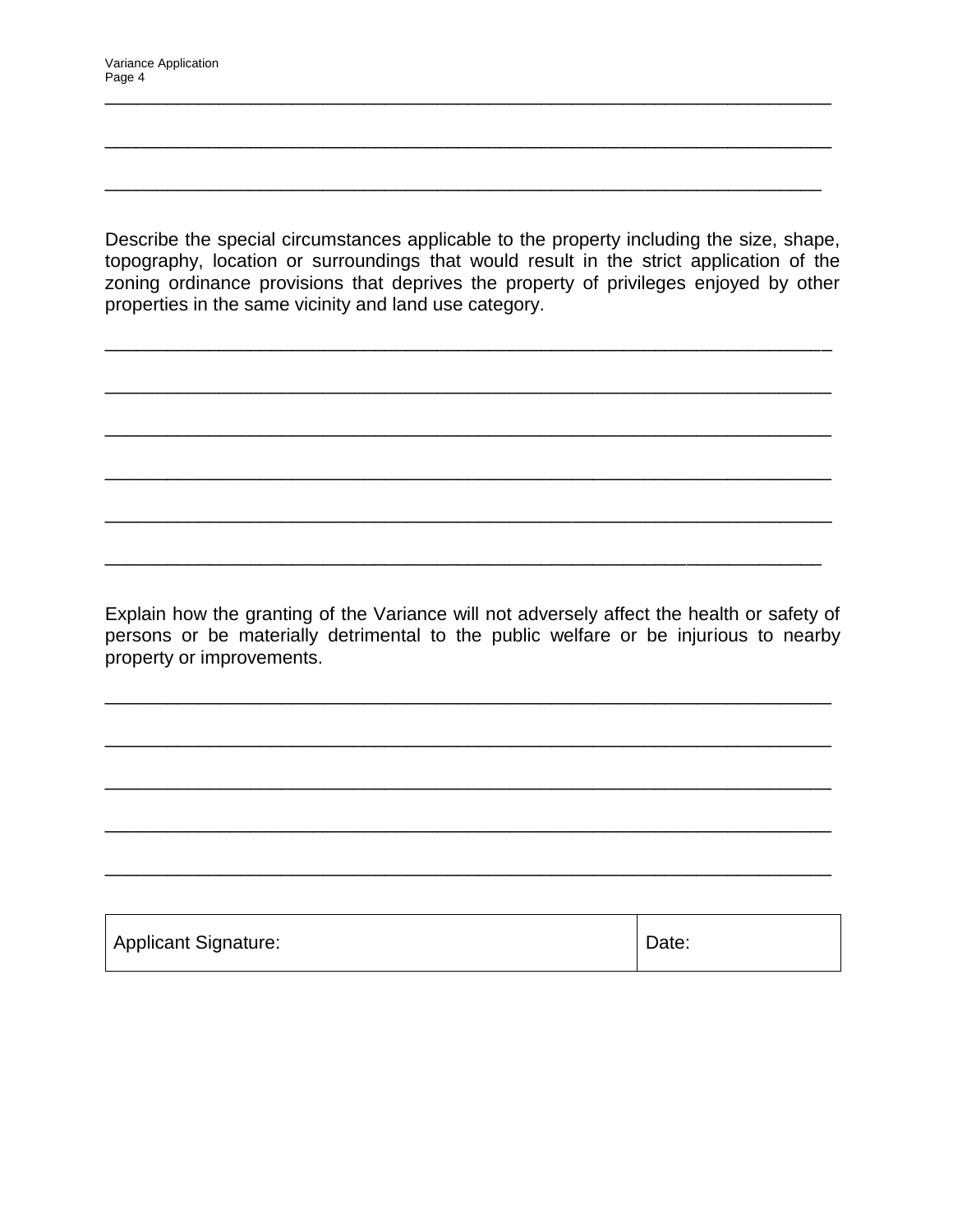